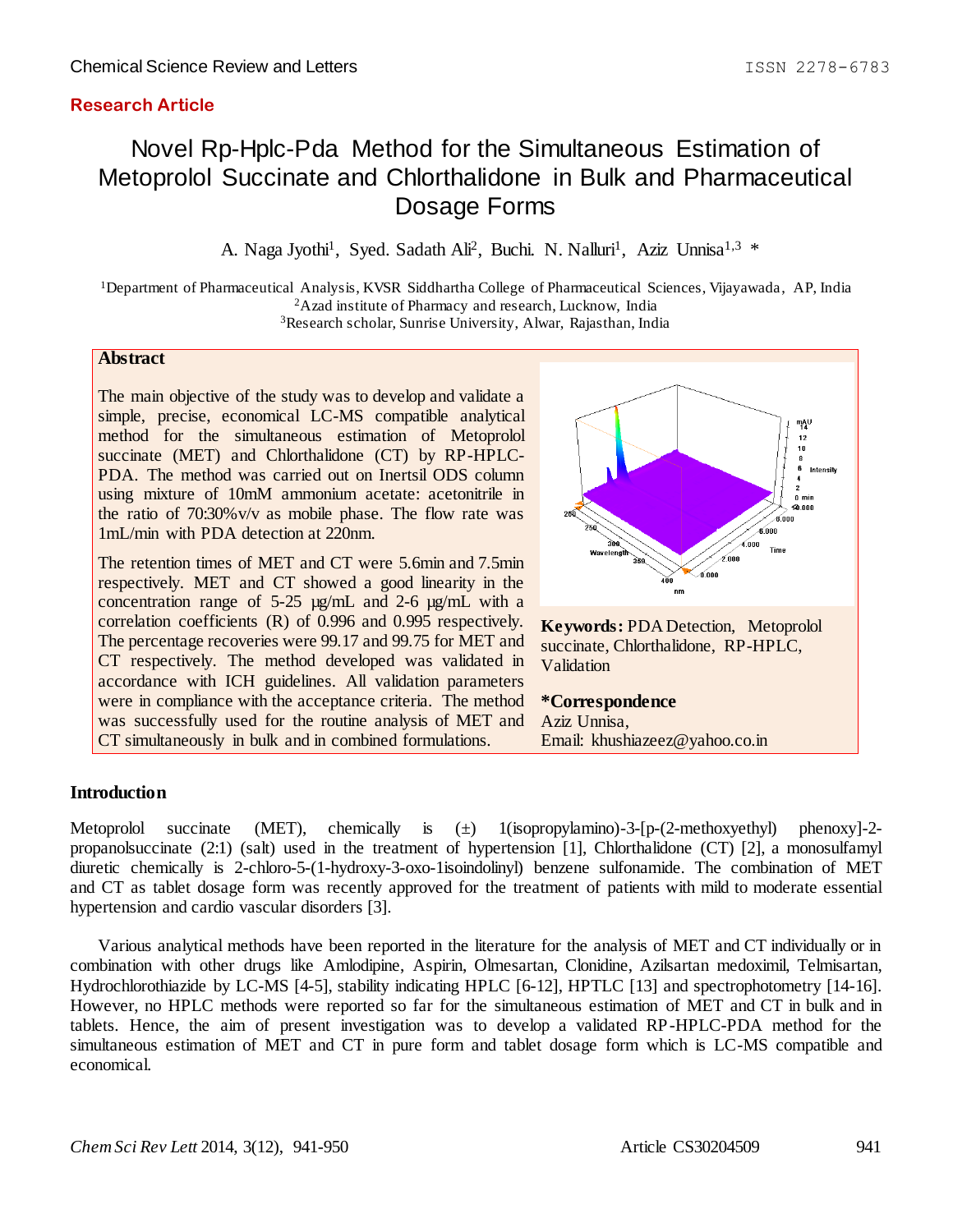# **Material and Methods**

# *Chemicals & reagents*

MET and CT samples were obtained from Dr. Reddy's Laboratories Ltd, India. Ammonium acetate, water and methanol were purchased from E. Merck, India. All the reagents and solvents were of HPLC grade. VINICOR-D ® (manufactured by IPCA laboratories Ltd, Mumbai) tablets containing MET 23.75 mg (equivalent to Metoprolol tartrate 25 mg) and CT 6.25 mg were procured from the local market.

# *Equipment*

A Shimadzu Prominence HPLC system provided with DGU-20A3 degasser, LC-20AD binary pumps, SIL-20AHT auto sampler, SPD-M20A PDA detector and Inertsil ODS 3 aqueous column (250 x 4.6 mm, 5 µ) was used. Data acquisition was carried out using LC solutions software.

# *Chromatographic Conditions*

Mobile phase consisting of 10mM Ammonium acetate: acetonitrile (70:30 % v/v) was filtered through nylon disc filter of 0.45 µm (Millipore), sonicated for 3 min and used in isocratic mode at a flow rate of 1 mL/min and the injection volume is 10 µL. PDA detection was performed at 220 nm and the separation was achieved at ambient temperature.

# *Preparation of standard solutions*

Stock solutions were prepared individually by dissolving 9.5 mg of Metaprolol succinate ( equivalent to 10 mg of Metaprolol tartrate) and 10 mg of CT in 10 mL volumetric flasks containing 5 mL of methanol and the volume was made up to mark with methanol. Aliquots of the individual stock solutions were further diluted with ammonium acetate to get the required standard concentrations in the range of 5-25  $\mu$ g/mL and 2-6  $\mu$ g/mL for MET and CT respectively.

# **Validation of the HPLC method**

The method developed was validated in accordance with ICH guidelines.

# *Linearity*

A linear relationship was evaluated across the range of the analytical procedure with a minimum of five concentrations. A series of standard dilutions of MET and CT were prepared over a concentration range of 5-25 μg/mL  $(5, 10, 15, 20, 25 \mu g/mL)$  and 2-6 μg/mL  $(2, 3, 4, 5, 6 \mu g/mL)$  respectively from stock solution and injected in triplicate. Linearity was estimated by a plot of peak areas as a function of analyte concentration and the test results were evaluated by calculating appropriate statistical parameters such as slope, intercept, correlation coefficients (R) and regression  $(R<sup>2</sup>)$ 

# *Precision*

Precision is the measure of concordance between repeatedly obtained experimental values. Repeatability was assessed by using a minimum of six determinations at 100 % of the test concentration. This study was carried out by injecting six replicates of the standard and sample at a concentration of 15 μg/mL and 4 µg/mL of MET and CT respectively. The standard deviation and the RSD were computed for precision.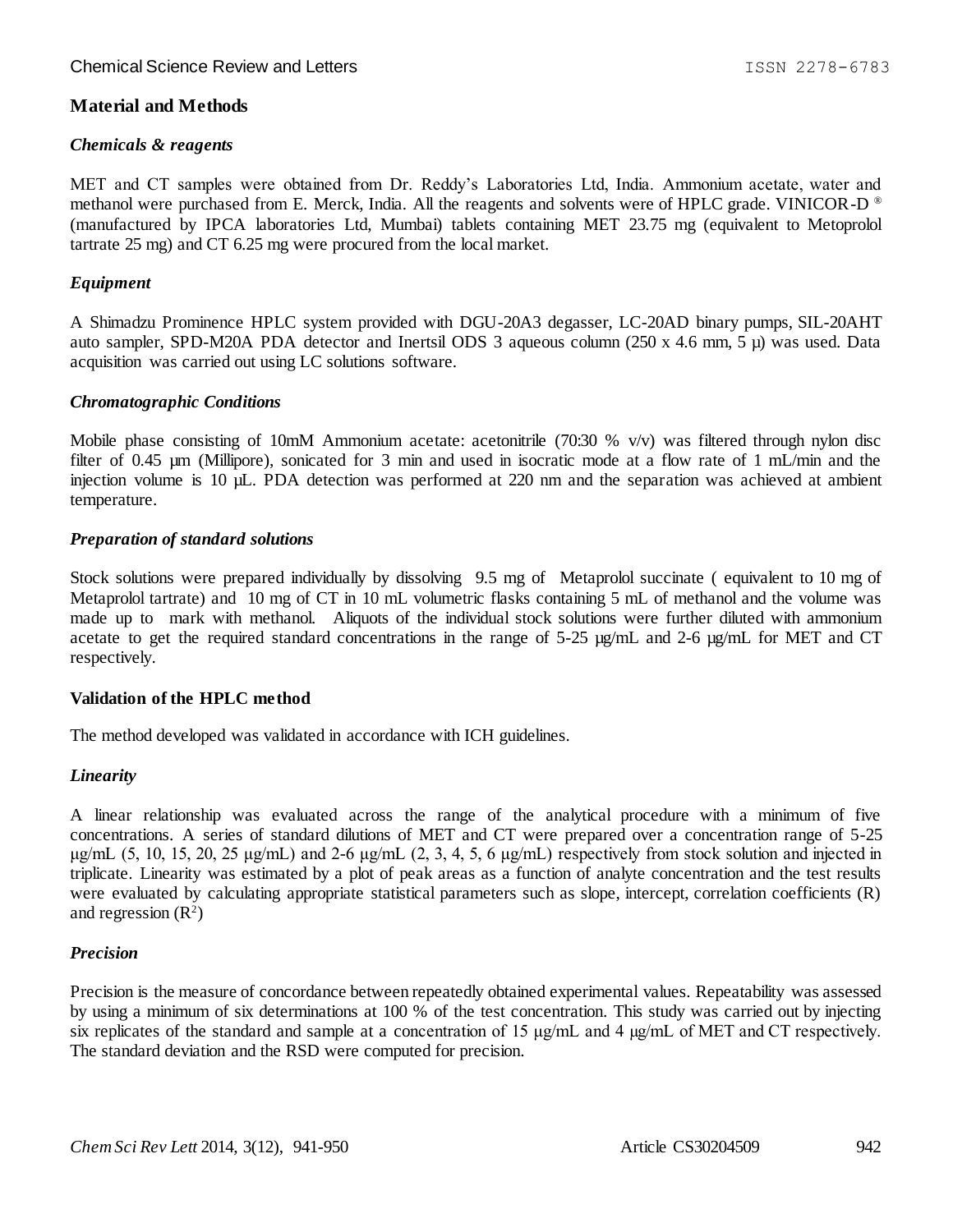# *Specificity*

The specificity of the method was determined by comparing the chromatograms obtained from the drug substance with that obtained from the diluent, placebo and sample solution. The retention times of drug substances and the drug products were observed. Absence of interference of excipients in the tablet proves the specificity of the proposed method.

#### *Accuracy*

Accuracy is the measure of closeness the experimental value to it's the true value. It should be established across the specified range of the analytical procedure. The accuracy of the proposed method was evaluated by performing recovery studies were performed by the standard addition method. The % recovery and the % RSD were calculated at each level of addition.

# *Limit of Detection (LOD) and Limit of Quantification (LOQ)*

LOD and LOQ were calculated based on calibration curves. They were expressed as LOD =  $(3.3 \times \sigma)/m$ ; LOQ=  $(10.0\times\sigma)/m$  (Where, $\sigma$  is the standard deviation of the y-intercepts of the three regression lines and m is mean of the slopes of the three calibration curves).

#### *Robustness*

Robustness is a measure of the method's capability to remain unaltered by small, but calculated variations. The method parameters like no. of theoretical plates, capacity factor, tailing factor and % assay were noted. It can be partly assured by good system suitability specifications. To study the effect of flow rate,  $\pm 20$  % change was made in flow rate.

The effect of wavelength was studied by changing wavelength by  $\pm 1$ nm and effect of mobile phase by  $\pm 2$  %. The data was given in **Table 2**.

# *System suitability*

System suitability was carried out by injecting a standard concentration at different injection volumes in the range of 10-50 μL. The test parameters were noted and % RSD was calculated.

#### *Assay*

Twenty tablets were weighed and finely powdered, the powder was accurately weighed which contains 10 mg of MET and 2.63 mg of CT and transferred into a 10 mL volumetric flask containing methanol and vortexed for 5 min and volume was adjusted up to the mark with methanol. This solution was centrifuged and then filtered using disposable syringe filter (13 mm, 0.4 µm). An aliquot of filtrate was diluted with ammonium acetate and analyzed in triplicate. The amount of drug present in the each tablet was quantified by comparing the area of standard MET and CT with that of the sample.

# **Results and Discussion**

From literature review it is clearly evident that there were no HPLC methods so far reported on the simultaneous estimation of MET and CT in combined dosage form. Hence, the present investigation was aimed to develop a simple, precise, economical RP-HPLC-PDA method for the simultaneous estimation of MET and CT in bulk and pharmaceutical dosage forms.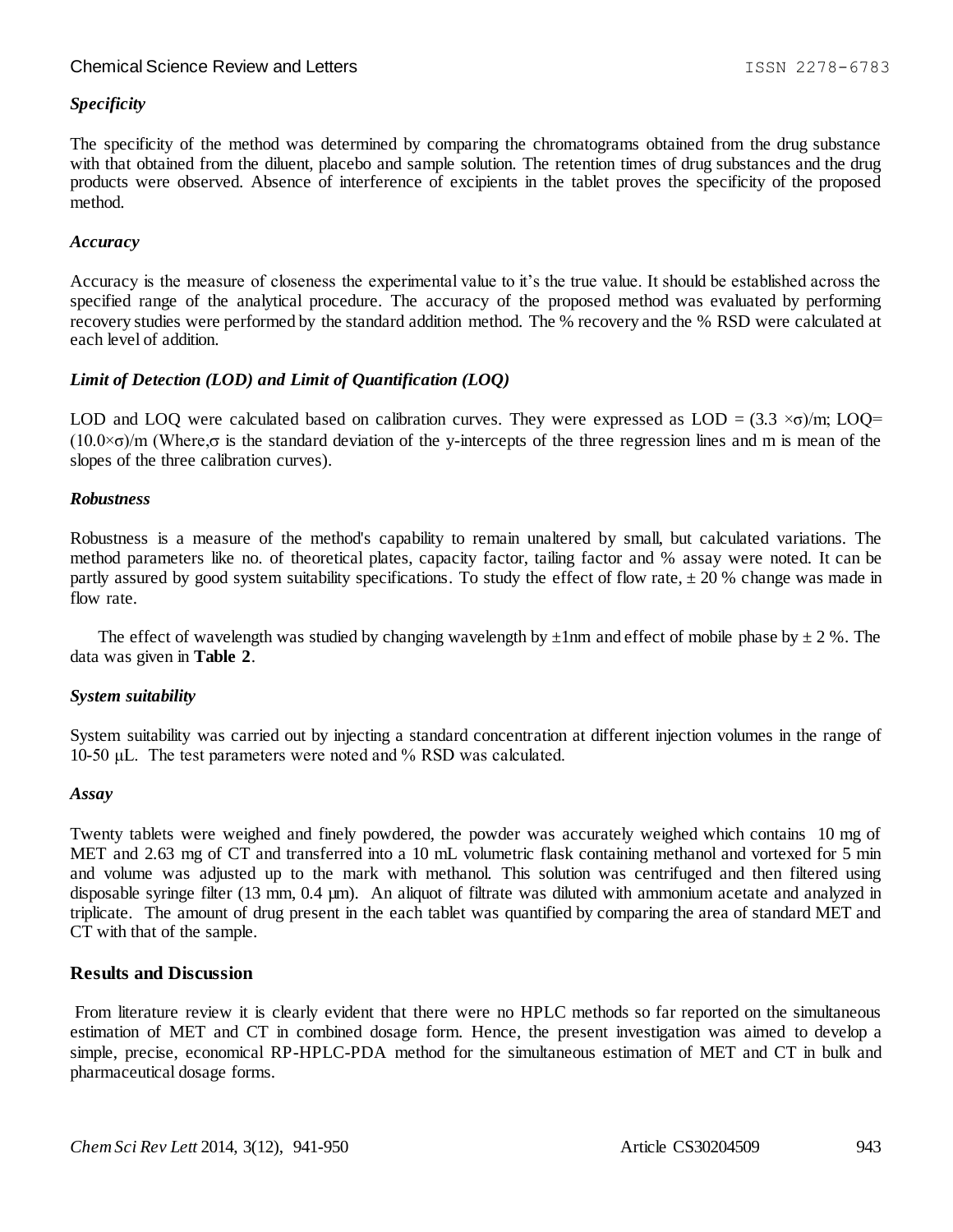# *Method Development*

In this investigation efforts were made to develop a validated RP-HPLPDA method for the simultaneous analysis of MET and CT in bulk and pharmaceutical dosage forms. Initial trail was carried out with Phenomenex  $C_{18}$  column (250 x 4.6 mm, 5  $\mu$ ) using a mobile phase of water and methanol (50:50 % v/v) at a flow rate of 1 mL/min with the detector set at 220 nm. Under these conditions MET was eluted at 5.2 min and CT was not eluted within 15 min run



**Figure 1 A** Standard chromatogram of MET and CT mixture; **B** - Peak purity index of MET and CT; **C** - UV spectrum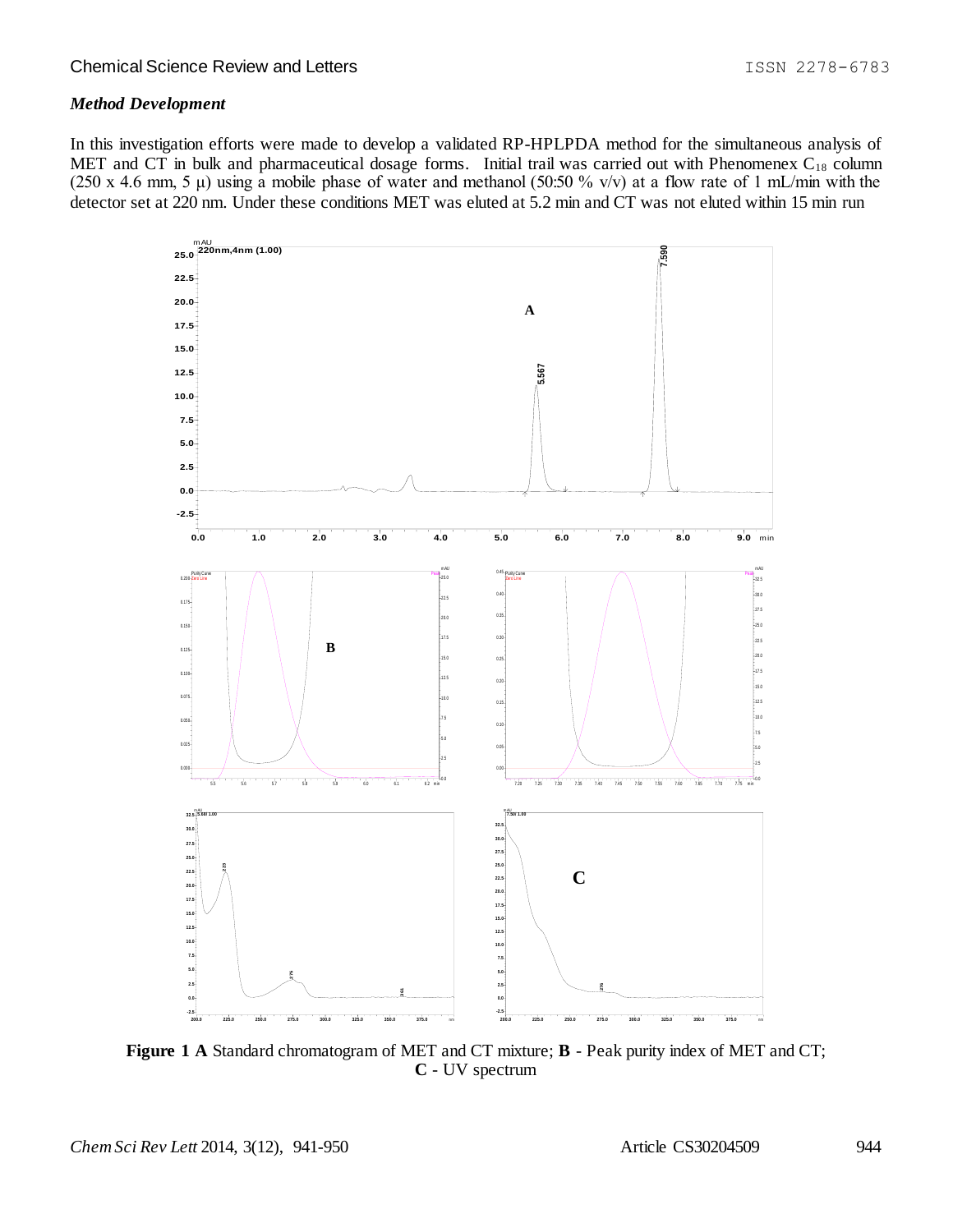time. In the other trail 0.05 % v/v orthophosphoric acid (pH 2.3) was used as aqueous phase and methanol as organic modifier (80:20 % v/v) at a flow rate of 1mL/min with Phenomenex C<sub>18</sub> column (250 x 4.6 mm, 5  $\mu$ ) and the peak retentions were not changed with this trial. In the next trail, 10mM ammonium acetate (pH 4.5) and acetonitrile (75:25 % v/v) was used using Inertsil ODS-3 column and the peaks were eluted at 5.2 min and 11min respectively for MET and CT however, peak tailing was observed with MET. To optimize the mobile phase composition the trails were carried out by using mixture of 10 mM ammonium acetate: acetonitrile (70:30 % v/v) as mobile phase and ammonium acetate as diluent at a flow rate of 1 mL/min. Under these conditions MET and CT were eluted at 5.6 min, 7.5 min respectively within 10 min of run time and no interference peaks were found. The validation of the method was performed as per ICH guidelines. The peak purity index of greater than 0.9998 indicates peak purity of the drug sample used in the analysis and shown in **Figure 1** along with UV spectra.

# **Method validation**

# *Linearity*

The range of reliable quantification was set at the concentrations of 5-25  $\mu$ g/mL and 2-6  $\mu$ g/mL of MET and CT respectively. This range was selected based on 80-120 % of the standard concentration used for accuracy and were analyzed in triplicate. Concentrations and Peak areas were subjected to least square regression analysis to calculate regression equation. The correlation coefficient (R) was found to be 0.996 and 0.995 indicating a linear response over the range used. The calibration data was given in **Table 1.**

|                                                   | Validation data of MET                       | Validation data of CT |  |
|---------------------------------------------------|----------------------------------------------|-----------------------|--|
| Linearity $(n=3)$                                 |                                              |                       |  |
| Range                                             | $5-25 \mu g/mL$                              | $2-6 \mu g/mL$        |  |
| <b>Regression equation</b>                        | $y = 15051x - 16095$                         | $y = 36401x - 11173$  |  |
| <b>Correlation coefficient</b>                    | $R = 0.998$                                  | $R = 0.998$           |  |
| <b>Regression coefficient</b>                     | $R^2 = 0.996$                                | $R^2 = 0.995$         |  |
| Accuracy $(n=3)$                                  |                                              |                       |  |
| % Level of Addition                               | Mean Percent Recovery(%RSD)                  |                       |  |
| 80                                                | 99.83 (1.80)                                 | 100.3(1.64)           |  |
| 100                                               | 99.50 (1.57)                                 | 99.23 (1.37)          |  |
| 120                                               | 100.1(1.44)                                  | 98.86 (0.67)          |  |
| Precision (n=6)                                   |                                              |                       |  |
| <b>System Precision</b>                           | Average peak area (%RSD)<br>163591.3 (0.47%) |                       |  |
|                                                   |                                              | 123736.4 (0.12%)      |  |
| <b>Method Precision</b>                           | 129494.4 (0.10%)                             | 154041.9 (0.58%)      |  |
| <b>Percent Assay</b><br>$(% \mathbf{RSD} )$ (n=3) | 99.86 (0.578)                                | 100.8 (0.717)         |  |

**Table 1** Linearity, Accuracy, Precision, Assay and stability data for MET and CT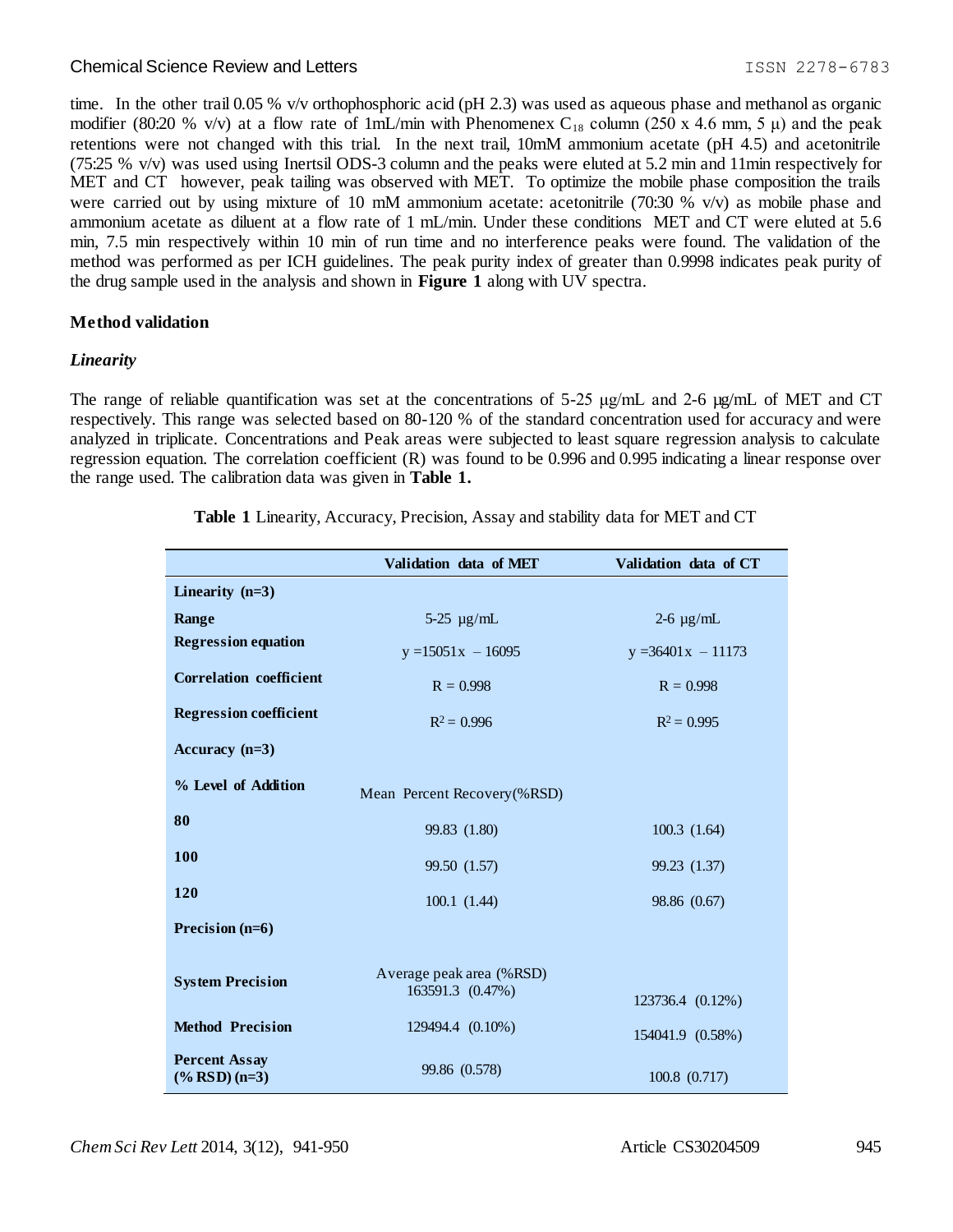# *Precision*

Precision studies were carried out in terms of repeatability.

#### *System precision:*

Repeatability of standard application was carried out using six replicates of the mixed standard concentration (15 μg/mL of MET and 4 μg/mL of CT). The % RSD of the peak area was found to be less than 1 indicating an acceptable level of precision for the analytical system. The data was given in **Table 1** and the overlay of chromatograms shown in **Figure 2A**.

# *Method precision:*

Repeatability of sample measurement was carried out in six replicates of the same sample preparations from same homogenous blend of marketed formulation(VINICOR-D ® tablets). The % RSD of the peak area was found to be less than 1.The data was given in **Table 1** and the overlay of chromatograms shown in **Figure 2B**



 **Figure 2 A**-System precision data; **B**- Method precision data for MET and CT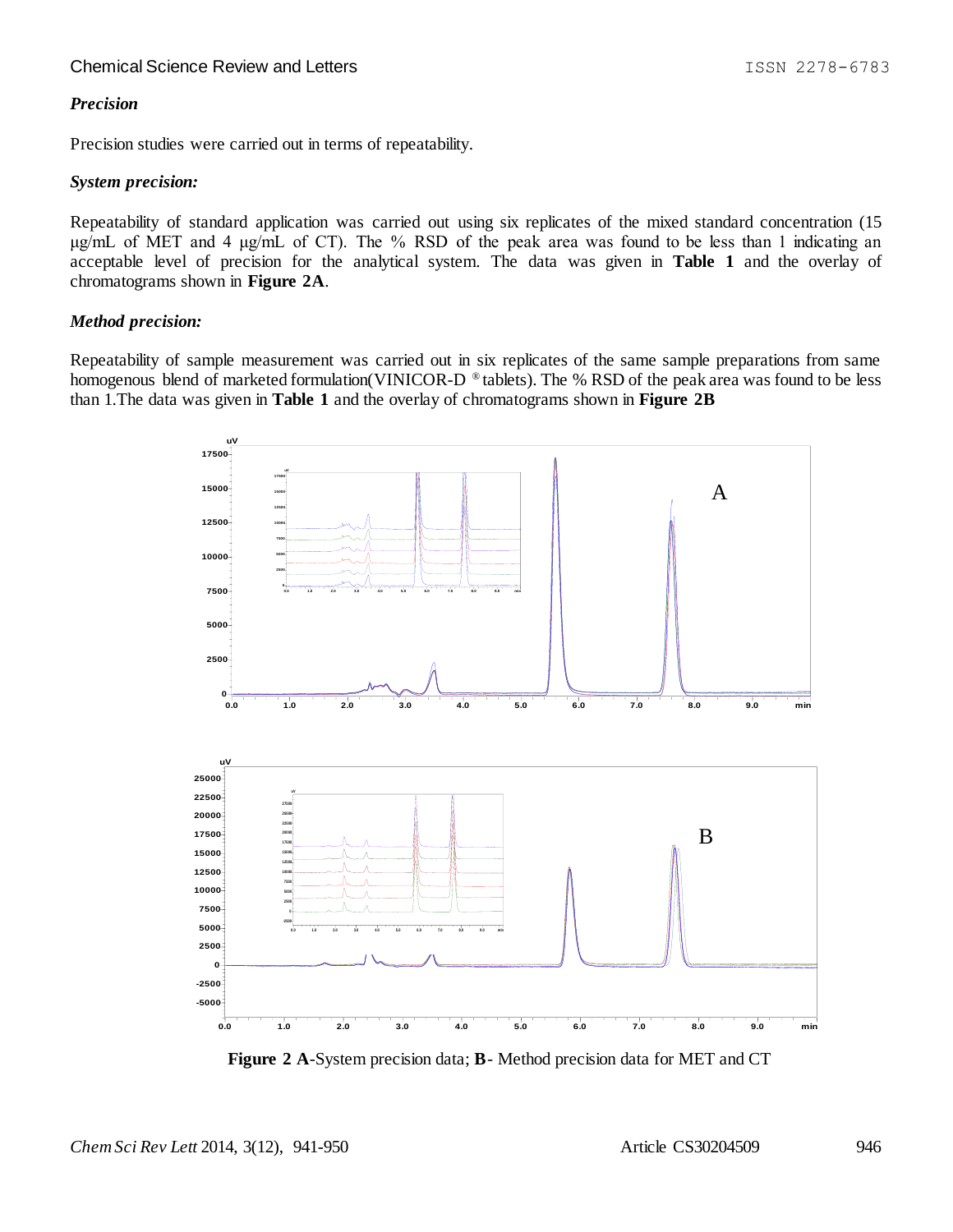#### *Accuracy*

Accuracy of the proposed method was ascertained by performing recovery studies by standard addition method by spiking the known quantities of standard at 80 %, 100 %, 120 % to the drug product solution of 15  $\mu$ g/mL and 4 ug/mL and these solutions were analyzed in triplicate in each level of addition. The % RSD and the % Recovery were in compliance with specified limits. It is clear from the results of accuracy study given in **Table 1**, that the proposed method enables accurate quantitative estimation of MET and CT.

#### *Assay*

Assay of VINICOR-D<sup>®</sup> tablets was performed by the proposed method and the % assay of the formulation was calculated as an average of 3 determinations, which was about 99.8  $\pm$  0.58 and 100.8  $\pm$  0.73 for MET and CT respectively. These results indicate that the present HPLC method can be successfully used for the simultaneous analysis of MET and CT in bulk and pharmaceutical dosage forms, the results of assay given in **Table 1.**

#### *Specificity*

The specificity of the method was established by injecting the solutions of diluent, placebo, standard, sample individually to examine any interference. The 3D plots of diluent, placebo, standard and sample are shown in **Figure 3** and overlay of chromatograms as shown in **Figure 4** and From these figures it can be inferred that there were no coeluting peaks at the retention time of MET and CT, this shows that peak of analyte was pure and the excipients in the formulation did not interfere with the analysis and the peak purity indices for sample and standard was found to be more than 0.999 and this depicts specificity of the method.



**Figure 3** 3D plots of the chromatograms for diluent (A); placebo (B); standard(C) and drug product (D)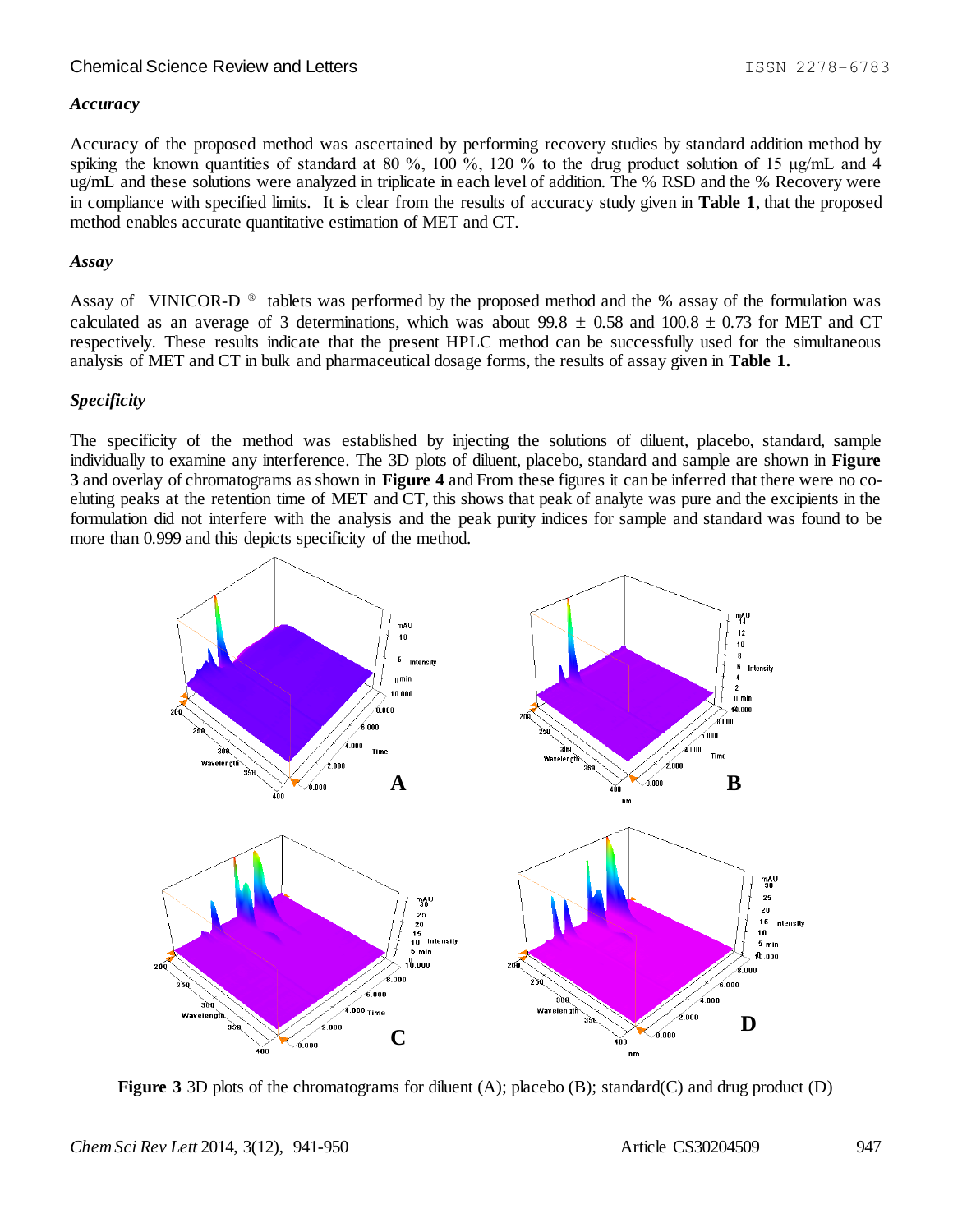

**Figure 4** Specificity data for the chromatograms of diluent (A); placebo (B); standard (C) and drug product (D)

# *Limit of Detection (LOD) and Limit of Quantification (LOQ)*

LOD and LOQ were determined based on statistical calculation from the calibration curves. The limit of detection for MET and CT was found to be 0.339 μg/mL and 1.029 μg/mL respectively, the analyte peak could be distinguished without any base line disturbances at this concentration. The limit of quantification for MET and CT was found to be  $0.217$  μg/mL and  $0.659$  μg/mL respectively.

# *Robustness*

As part of the robustness, a deliberate change in the flow rate and wavelength was made to evaluate the impact on the method. Retention times were slightly changed with flow rate but no change in the retention time was observed. Percent assay values were also estimated under these changed conditions and the results were given in **Table 2**. These results indicated that the method is robust in terms of deliberate changes with the mobile phase ratio, flow rate and wavelength.

| Chromatographic<br>parameters | <b>Retention time(min)</b> |           | <b>Theoretical</b><br>plate<br>number |           | Tailing factor $(T_f)$ |           |
|-------------------------------|----------------------------|-----------|---------------------------------------|-----------|------------------------|-----------|
|                               | <b>MET</b>                 | <b>CT</b> | <b>MET</b>                            | <b>CT</b> | <b>MET</b>             | <b>CT</b> |
| Wavelength(nm)                |                            |           |                                       |           |                        |           |
| 218                           | 5.56                       | 7.59      | 7473.43                               | 12287.22  | 1.41                   | 1.12      |
| 220                           | 5.56                       | 7.59      | 7470.35                               | 12285.70  | 1.41                   | 1.12      |
| 222                           | 5.56                       | 7.59      | 7468.19                               | 12290.10  | 1.41                   | 1.12      |
| % B of mobile phase           |                            |           |                                       |           |                        |           |
| 32                            | 5.27                       | 6.71      | 7162.45                               | 11950.76  | 1.43                   | 1.12      |
| 30                            | 5.81                       | 7.65      | 7457.55                               | 12801.89  | 1.43                   | 1.09      |
| 28                            | 6.52                       | 8.78      | 7914.29                               | 13902.21  | 1.42                   | 1.08      |
| Flow rate (mL/min)            |                            |           |                                       |           |                        |           |
| 0.9                           | 6.57                       | 8.39      | 7890.63                               | 13336.06  | 1.45                   | 1.09      |
| 1.0                           | 5.02                       | 7.60      | 7457.75                               | 12256.74  | 1.43                   | 1.08      |
| 1.1                           | 5.27                       | 6.89      | 7095.22                               | 11930.52  | 1.19                   | 1.10      |

| <b>Table 2 Robustness data of MET and CT</b> |  |  |
|----------------------------------------------|--|--|
|----------------------------------------------|--|--|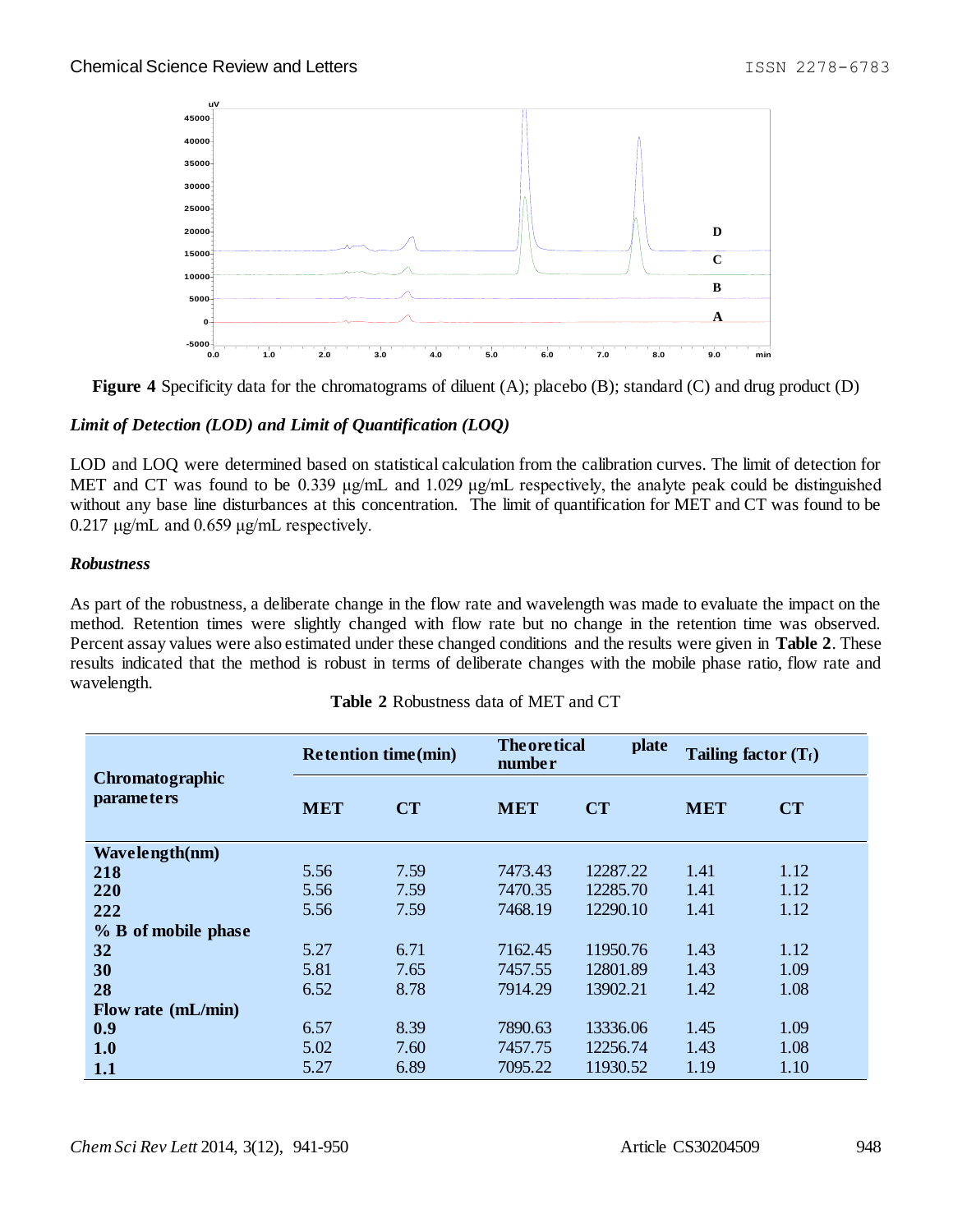# *System suitability*

System suitability testing is an integral part of the analytical procedure. The studies were carried out by injecting five times a 15  $\mu$ g/mL and 4  $\mu$ g/mL standard concentration of MET and CT at different injection volumes ranging from 10-50 µL. The % RSD values for system suitability test parameters like tailing factor, retention time and theoretical plate number were all less than 2% and indicating the given conditions were suitable for the simultaneous analysis of MET and CT in tablets.

### *Stability of the stock solution*

The stability of the stock and standard solutions were determined by analyzing the samples under refrigeration (8  $\pm$ 1°C) at different time intervals up to 48 hrs. The % variation in assay values at different time intervals were found to be less than 2 % of the initial zero time interval solution, demonstrating that the solutions were stable for a period of 48 hrs when stored at 8°C.

# **Conclusion**

A new, RP- HPLC method has been developed for the simultaneous analysis of MET and CT in tablet dosage forms. The method was fully validated as per International Conference on Harmonisation (ICH) Guidelines and found to be applicable for routine quality control analysis for the simultaneous estimation of MET and CT in tablets using isocratic binary mode of elution. The results of linearity, precision, accuracy and specificity were all within limits and proved the reliability of method. The method provides selective quantification of MET and CT without interference from diluents. Therefore, this method can be employed in quality control for the simultaneous estimation of MET and CT in bulk and in tablets.

# **Acknowledgements**

The authors are thankful to Dr. Reddy's Laboratories Ltd, India for providing gift samples of drugs and also to the Siddhartha Academy of General and Technical Education, A.P., for providing necessary facilities to carry out the research work**.**

# **References**

- [1] Martindale-The Complete Drug Reference, 32nd edn, Pharmaceutical press, The Royal Pharmaceutical Society, London, 2005, p 931.2-932.1.
- [2] The United State Pharmacopoeia 27th Revision*,* National Formulary 22*,* US Pharmacopoeia Convention, Rockville, MD, 2004, p 1230-1231.
- [3] CIMS India,119 update, Jan-April 2013, p 90-91.
- [4] B.P. Jensen, C.F. Sharp, J. Sharon Gardiner and J. Evan begg, Journal of chromatography B., **2008**, 86, 48-54.
- [5] P. Sharma, P. Daxesh Patel, S. Pranav Shrivastav, Journal of pharmaceutical analysis., **2013**, 3, 1-17.
- [6] F. Belal, A.M. El-Brashy, N. El-Enany, M. M. Tolba, Acta Chromatographica., **2012**, 24, 185-206.
- **[7]** M. Aqil, A. Ali, A. Ahad, Y. Sultana, A. K. Najmi, N. Saha , Acta Chromatographica., **2007**, 19**,**130- 140.
- [8] D. Mitesh Phale, D. Purnima Hamrapurkar, Asian Journal of Research Chemistr*y*., **2009**, 2, 119-122.
- [9] M. Mehul Patel and D. Disha Patel, Journal of Chromatographic Separation Techniques., **2012,** 3,151.
- [10] R.A. Mhaske, S. Sahasrabudhe, A.A. Mhaske, International Journal of Pharmaceutical Sciences and Research., **2012,** 3, 793-801.
- [11] S. Sahoo, SK Mishra and PK Panda, International Journal for Pharmaceutical Research Scholars., **2012,** 1**,** 1-4.
- [12] V. Rajamanickam, B. Stephen Rathinaraj, N. Thangavelpandian, Der Pharmacia Lettre., **2010**, 2, 40-46.
- [13] M. Youssef, M. Rasha Maher, El-Kimary, I. Eman, Journal of the Association of Official Analytical Chemists International., 2013, 96, 313-323.